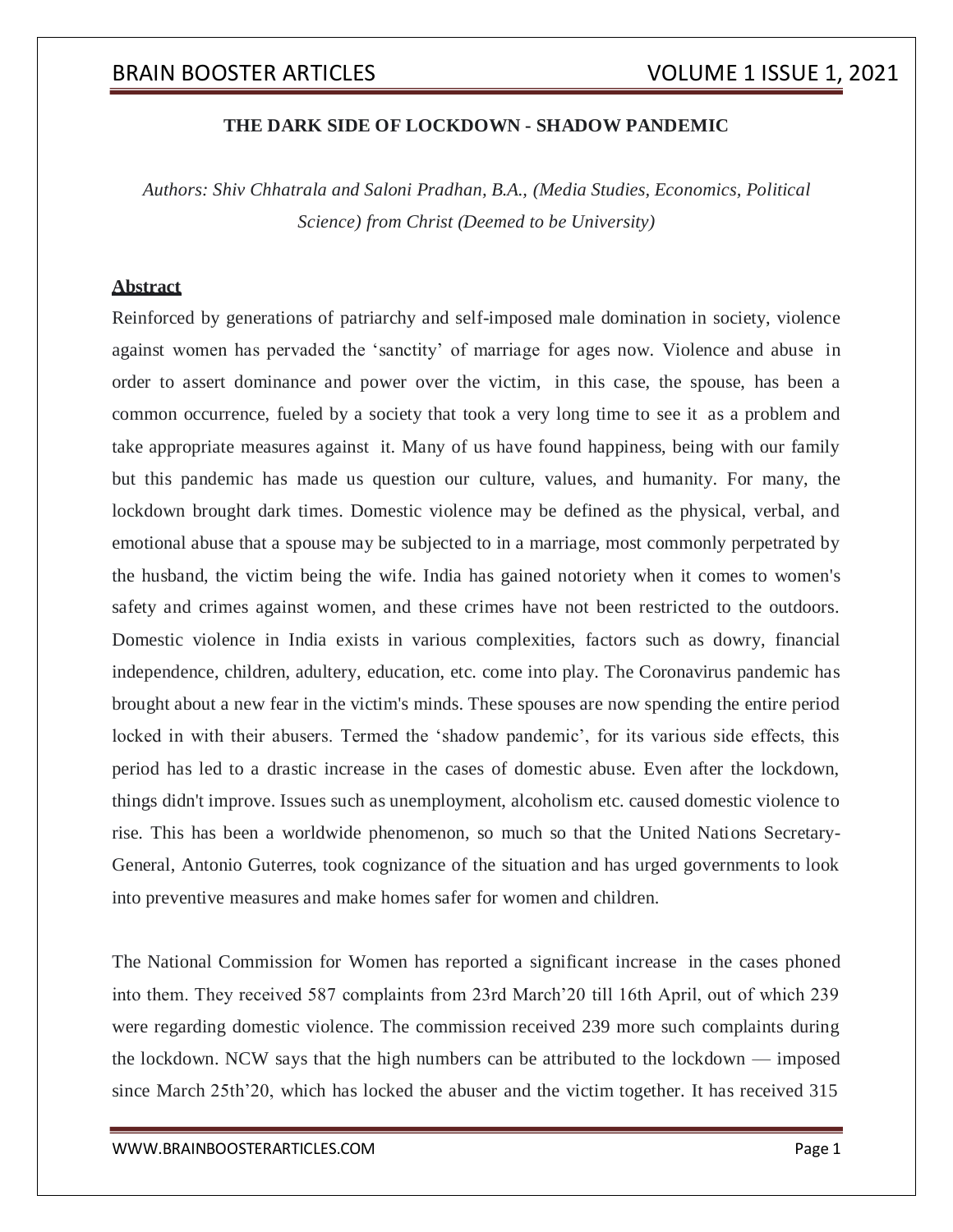domestic violence complaints in the month of April alone<sup>1</sup>. It is wrong to assume that domestic violence is a prevalent issue only in the rural areas, a lot of complaints were filed in urban areas too. As a measure to ensure an open line for victims to report complaints, NCW has launched a Whatsapp number to file complaints related to domestic violence - 7217735372.

Reports made in 2021 showed that there was a 79% rise in domestic violence complaints in the year 2020.

### **However, a vast majority of them go unreported due to various reasons, such as**

*Inaccessibility to means of communication:* Perpetrators of domestic abuse often cut off the victim's access to all electronic devices via which they could receive help. Victims used to get the opportunity to call for help or contact family members when the husband left for work or went out. Which was not possible during the lockdown. Domestic violence victims are usually isolated from their family and friends, cutting off their chances of receiving help. In the lockdown, with no contact with the outside world, these victims were not able to seek help.

*Emotional blackmail:* With children in the equation, it becomes harder for the victim to leave, taking into consideration the safety of the children. The perpetrator uses emotional blackmail to keep the victim silent and compliant.

*Financial dependence:* Victims, especially ones who have no financial backing from their family or jobs, remain in abusive marriages as they have no other place to go to. Even if the victim is earning, they have to hand over their pay packets to their husband or family. They need money to rehabilitate themselves and their children if they have any. As there is more financial uncertainty now, they are unable to leave.

*Social stigma:* The way our society's thinking works, it is very difficult for a married woman to leave her husband, with opposition from her own family and the stigma that people who have no stake in the relationship always create. Divorce is still taboo. Due to the 'Log kya kahenge'

<sup>1</sup> *PTI, Lockdown: NCW receives 315 domestic violence complaints in April. The Hindu (May.04, 2020, 08:49AM), https:/[/www.thehindu.com/news/national/lockdown-ncw-receives-315-domestic-violence-complaints-in](http://www.thehindu.com/news/national/lockdown-ncw-receives-315-domestic-violence-complaints-in-)april/article31497599.ece*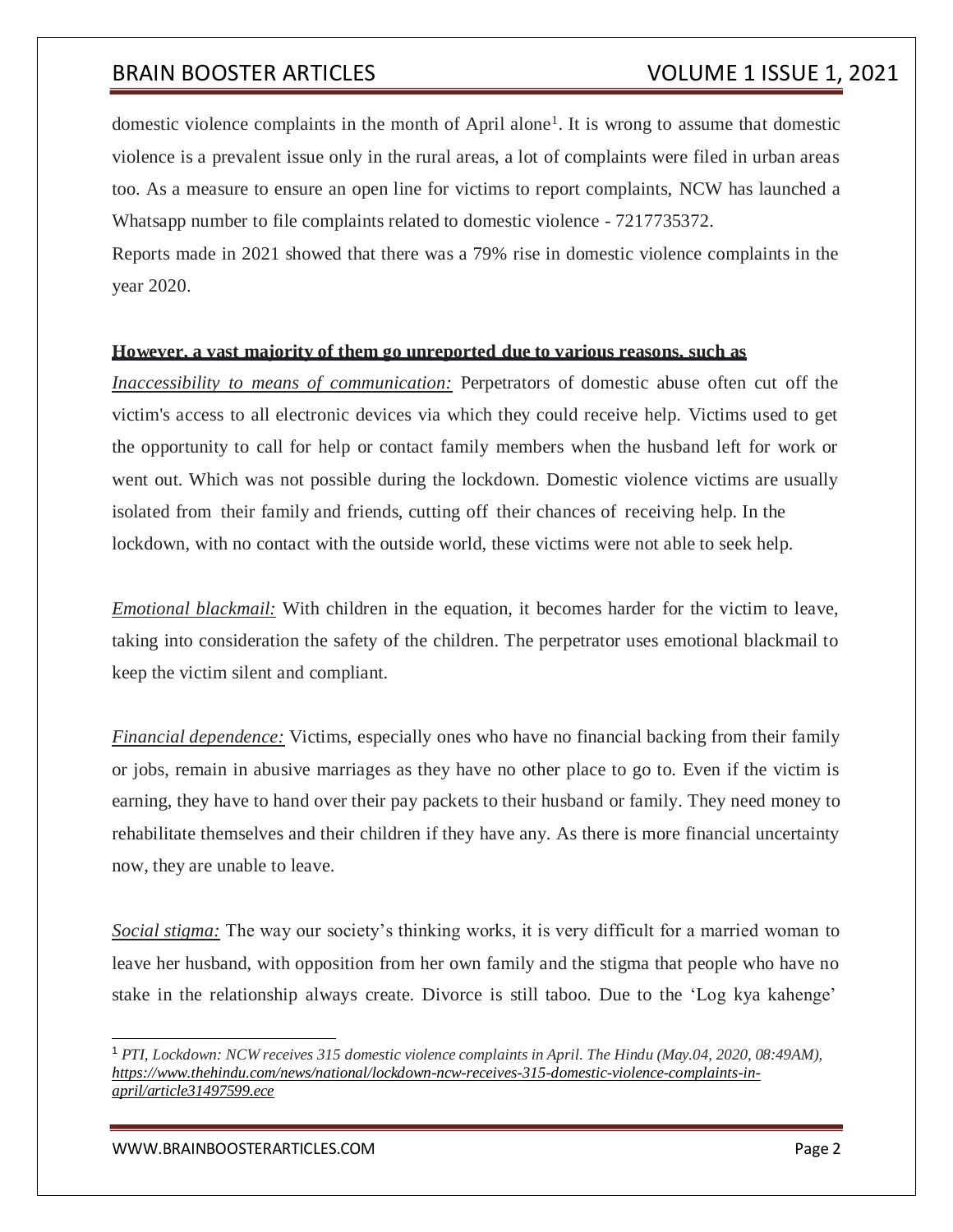syndrome families have been known to disown their married daughters when she tries to leave an abusive marriage. Now with the lockdown, they feel that they have nowhere to go.

*Lack of awareness:* Women trapped in such marriages often do not know what their rights are and what their husband does to them is a crime. They have been taught for eons that the husband has a complete right over the wife and she has to accept everything as her fate. They have resigned themselves to a fate of exploitation and abuse. Different groups faced the brunt of the lockdown in different manners. House help and maids who were no longer able to go to work were abused more often, many times because they were no longer bringing in money to fuel the husband's alcohol habits or reasons as such. For some, the lockdown has caused them to be treated like slaves for the family and has brought more emotional abuse.

### **The Protection of Women from Domestic Violence Act, 2005**

This Act provides for the office of Protection Officers and holds the government responsible for providing legal and medical aid to victims of domestic abuse and protection and shelter homes for them. Since it is a civil law, it tries to ensure aid to victims and does not provide any criminal procedure for the perpetrator. It is only in 2005 that domestic violence was defined in Indian law and a composite Act was introduced in the interest of abuse victims. This Act defines domestic violence not just as physical but also as verbal, economic, sexual, and emotional abuse. It has its basis in the United Nations Declaration on the Elimination of Violence Against Women, which was adopted by the UN General Assembly in 1993. It recognizes domestic violence as a violation of human rights, citing the wife's right to personal liberty and life (Article 21). It recognizes women's right to reside with dignity and without violence, regardless of their relationship with the perpetrator of the crime.<sup>2</sup> Alongside, research conducted by the Centre for Women and Law at the National Law School of India University (NLSIU), in 1998-1999, studied court records from the High Court of Karnataka and based on 5 landmark cases provided a strong background for the PWDVA 2005. Once a case of domestic violence has been reported, the police, Protection Officers, Service providers or Magistrate, can then inform the victim of her rights, i.e., her right to file applications for protection orders, monetary relief, custody, etc and to

[WWW.BRAINBOOSTERARTICLES.COM](http://www.brainboosterarticles.com/) **Page 3** 

<sup>2</sup> *The Protection Of Women From Domestic Violence Act, 2005, Indiankanoon, <https://indiankanoon.org/doc/542601/>*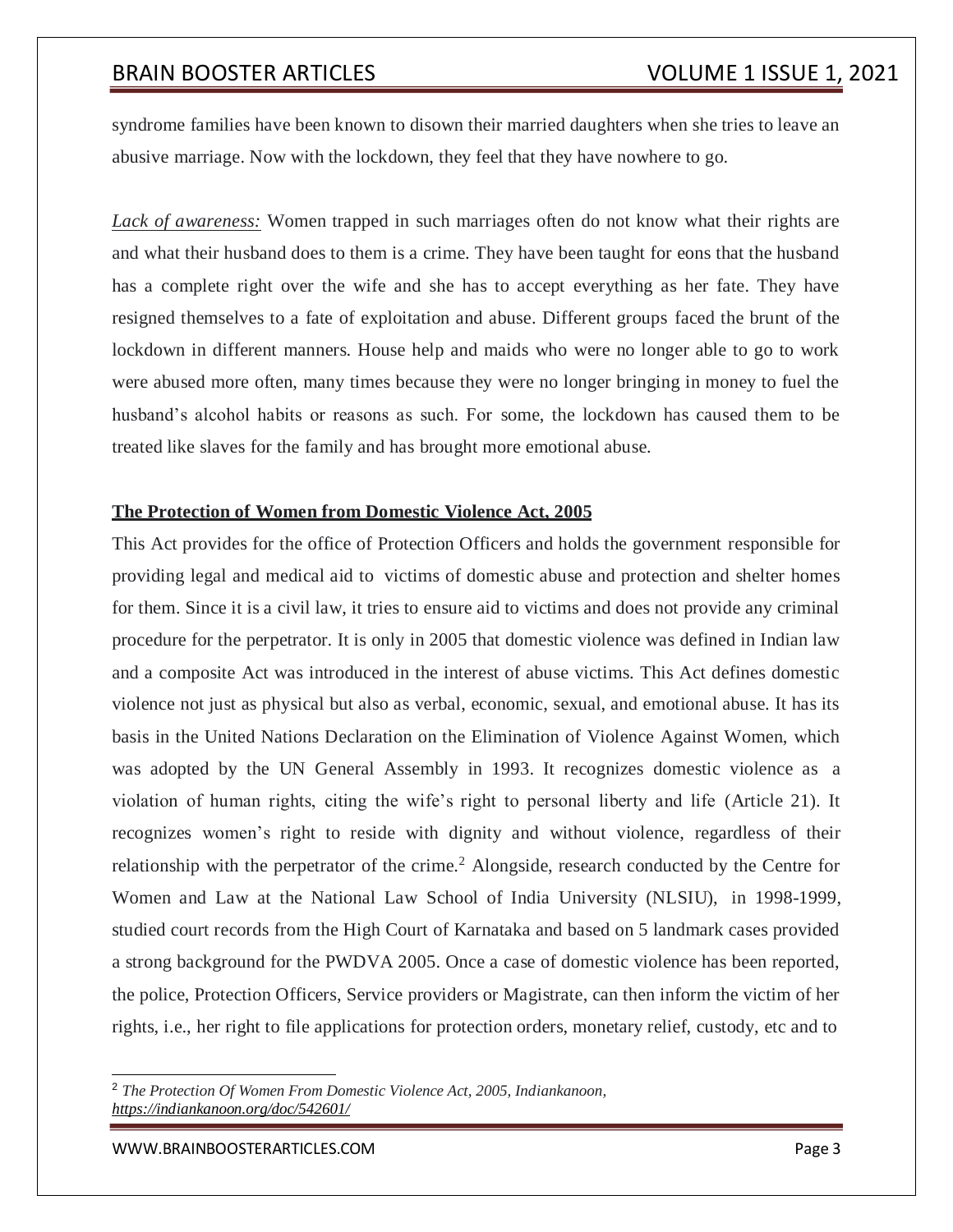file a complaint under Section 498A of IPC. They also make her aware of the services available to her in the form of shelter homes, medical facilities, etc. Protection Officers are tasked with the job of making the Domestic Incident Report and forwarding it to the Magistrate, who then fixes a hearing date. The Officer also has to ensure that the victim receives all the benefits mentioned and has appropriate access to shelter, medical services, and counselling. Once the crime has been ascertained, the Magistrate can file protection orders to ensure the safety of the victim. However, during the lockdown, the function of these offices was hampered. The speed of action being taken was much slower, even as the number of cases raised.

### **Section 498A**

The husband's side of the family, in many cases, exploits the victim physically and mentally for dowry. There was a need for the dowry system and domestic violence to be outlawed. The Government of India amended the IPC(1860) by way of the Criminal Law (2nd amendment) Act. On 26th December 1983 a new section, 498A, was inserted under Chapter XX-A. The amendment included dowry deaths and recognized cases of domestic violence. Section 498A is the only section in IPC that criminalizes domestic violence. Section 498A states that if a husband or any relative of the husband of a woman subjects her to cruelty shall be punished with imprisonment for a term which may extend to three years and shall also be liable to fine (Cruelty to Women<sup>3</sup>. The offense filed under section 498A may be: Cognizable, Non - compoundable, and Non - bailable. Supreme court, in the case of Sushil Kumar Sharma Vs. Union of India and Ors (2005), sentenced this section as 'Legal Terrorism'. In another case of Preeti Gupta and Anr Vs. the State of Jharkhand (2010), the apex court observed that there is a serious need to review the legislation as exaggerations of incidents were observed in complaints. Even if a person is innocent it is difficult to deliver justice, as the section is non-bailable and cognizable. Hence, the 243rd report of the Law Commission was brought on section 498A of IPC, changes were made in order to remove the flaws in the section and its misuse. It was opined in the 243rd Report of the Law Commission that the section should not be used as an instrument of counter-harassment and suppression.

[WWW.BRAINBOOSTERARTICLES.COM](http://www.brainboosterarticles.com/) **Page 4** 

<sup>3</sup> *Tejaswi Pandit, Cruelty to Women [S. 498-A IPC and allied sections, The SSC Online Blog (Dec. 03, 2018), [https://www.scconline.com/blog/post/2018/12/03/law-for-laymen-section-498-a-ipc-and-allied-sections-cruelty-to](https://www.scconline.com/blog/post/2018/12/03/law-for-laymen-section-498-a-ipc-and-allied-sections-cruelty-to-women/)[women/](https://www.scconline.com/blog/post/2018/12/03/law-for-laymen-section-498-a-ipc-and-allied-sections-cruelty-to-women/)*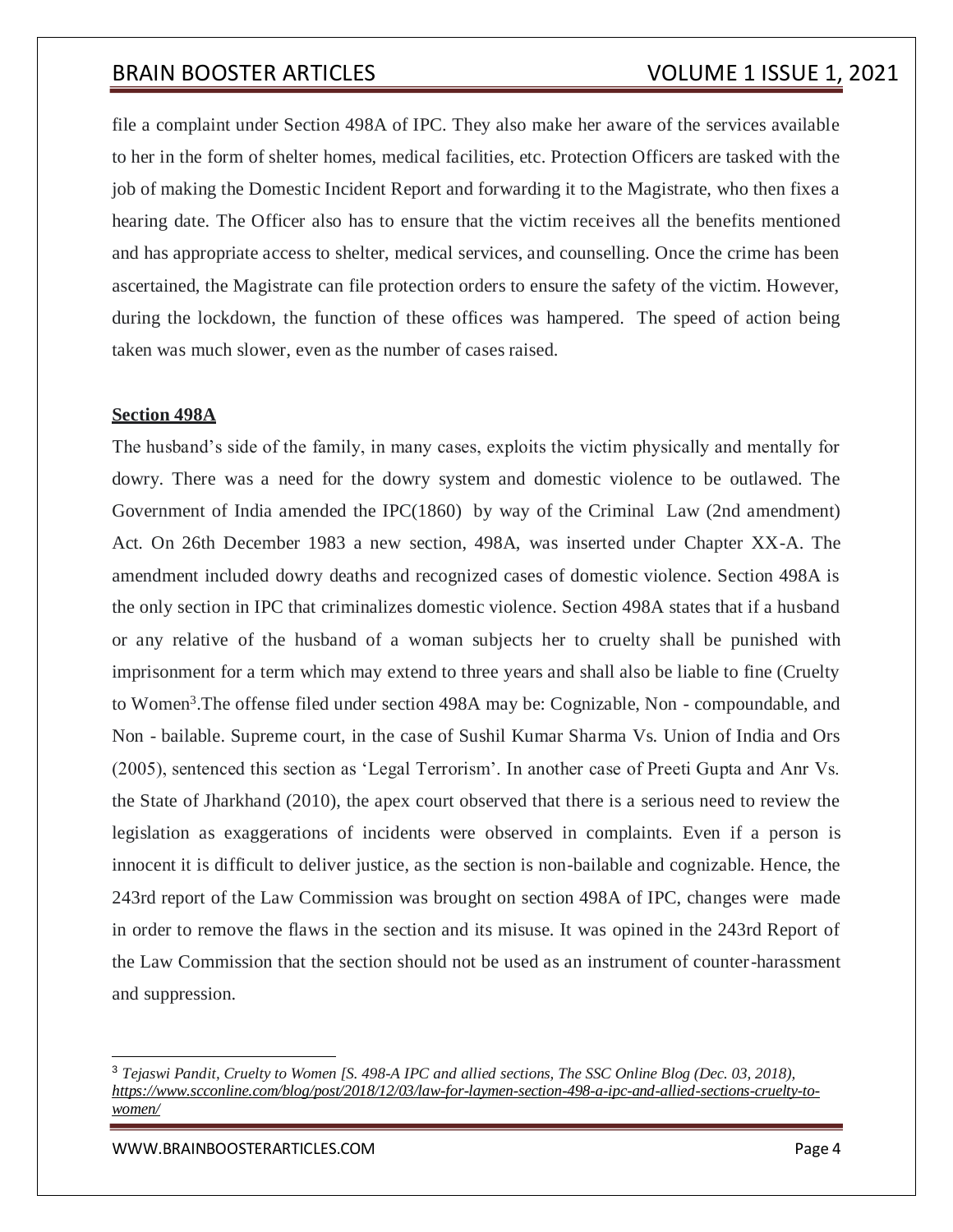#### **Conclusion**

The integrity of marriage as an institution is wrecked when abuse and violence comes into play. Patriarchy has deep roots in our society, which is why male domination in a marriage has been normalized. Structured gender inequality imposes too many barriers for women in a marriage, where gender roles are handed to her as a child-bearer and caretaker of the house. Subordinate to her husband. Often the husband uses abuse to assert dominance and authority. The institution of marriage is destroyed the moment a spouse lays a hand on the other or uses any other form of abuse, even verbal or financial. Awareness and special laws against domestic violence are given less importance in pandemics and emergencies. While she may survive the pandemic, will she survive the after effects of lockdown? Code-words like "Mask-19" were popularized in France and Spain, to make it known that they are being abused without alerting their husbands. Shop owners, pharmacists, and police on patrol should be able to take cognizance of such cases and take appropriate measures. Such tricks were not observed in India during the lockdown. Victims of domestic violence are not aware of how to make use of such punishable laws, as there is a global rise in the cases of domestic violence during this pandemic, it is highly essential for the government to take immediate cognizance and action since there still many parts of the country which are practicing lockdowns. It is a requirement to appoint protection officers even on a temporary basis and recognize their jobs as essential. As they are the first point of contact in such civil cases and guide victims on the process of availing legal aid, counselors, medical facilities, etc. in local areas, but such appointments were not made since the authorities didn't pay enough attention to the issue. We are out of lockdown but still dealing with its after-effects. It's high time that such issues are dealt with. All women and children deserve to live a safe and dignified life. In the face of a pandemic, when tensions are soaring, even more so.

#### **References**

Tejaswi Pandit, Cruelty to Women [S. 498-A IPC and allied sections, The SSC Online Blog (Dec. 03, 2018), [https://www.scconline.com/blog/post/2018/12/03/law-for-laymen-section-498](https://www.scconline.com/blog/post/2018/12/03/law-for-laymen-section-498-a-ipc-and-allied-sections-cruelty-to-women/) [a-ipc-and-allied-sections-cruelty-to-women/](https://www.scconline.com/blog/post/2018/12/03/law-for-laymen-section-498-a-ipc-and-allied-sections-cruelty-to-women/)

Ramanuj, Understanding Section 498A of Indian Penal Code, on Domestic Violence, ipleaders (May.14, 2014) https://blog.ipleaders.in/understand-section-498a-domestic-violence/

[WWW.BRAINBOOSTERARTICLES.COM](http://www.brainboosterarticles.com/) **Example 2018** 2019 12:00 Page 5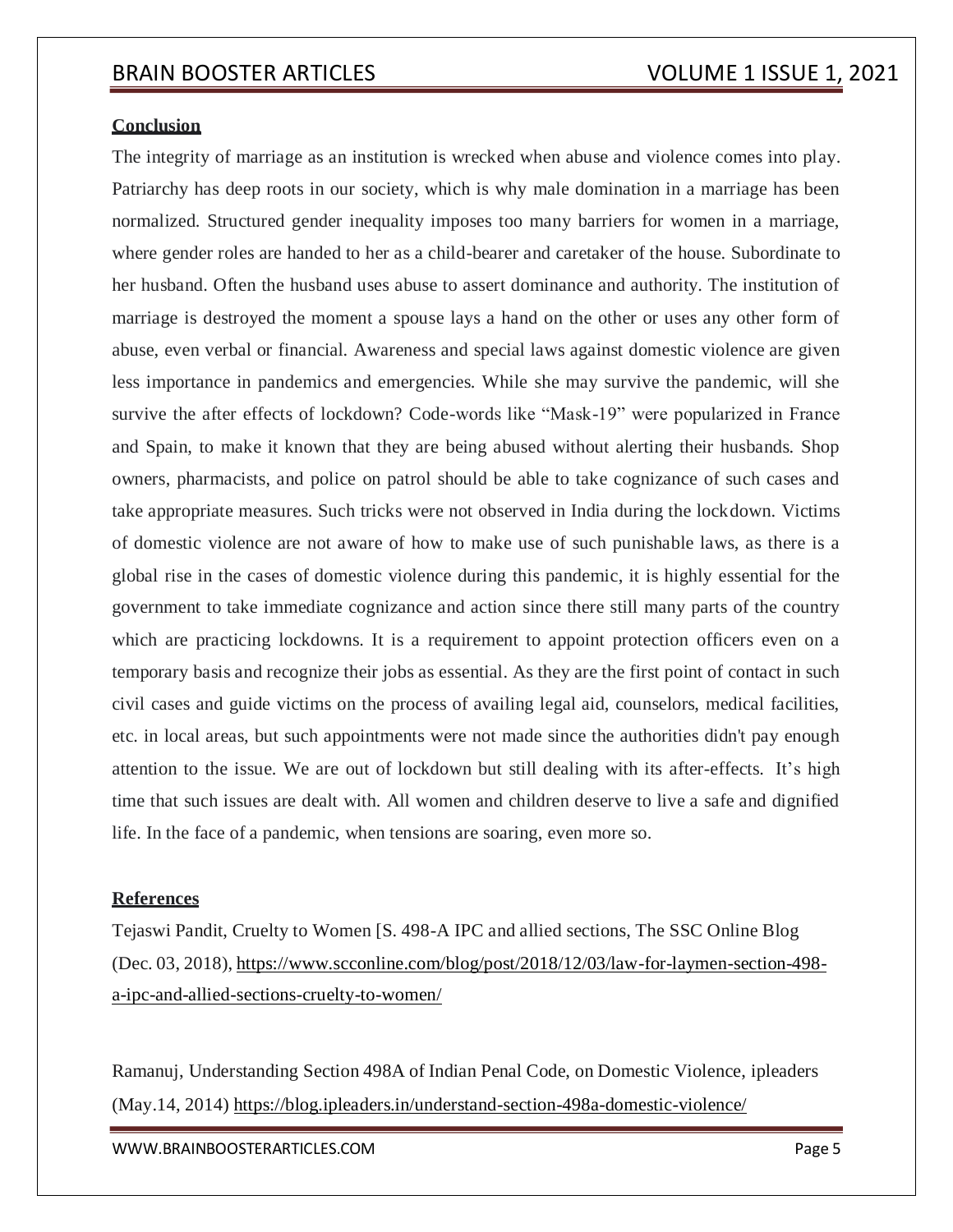Ashwini Deshpande, In locked down India, women fight coronavirus and domestic violence, Quartz India (April. 16, 2020), [https://qz.com/india/1838351/indias-coronavirus-lockdown](https://qz.com/india/1838351/indias-coronavirus-lockdown-leads-to-more-violence-against-women/)[leads-to-more-violence-against-women/](https://qz.com/india/1838351/indias-coronavirus-lockdown-leads-to-more-violence-against-women/)

Surbhi Karwa, The 'Other' Pandemic: Session On Violence Against Women In The Times Of Corona, The Leaflet (April. 22, 2020), [https://theleaflet.in/the-other-pandemic-session-on](https://theleaflet.in/the-other-pandemic-session-on-violence-against-women-in-the-times-of-corona/)[violence-against-women-in-the-times-of-corona/](https://theleaflet.in/the-other-pandemic-session-on-violence-against-women-in-the-times-of-corona/)

Ivana Kottasová and Valentina Di Donato, Women Are Using Code Words At Pharmacies To Escape Domestic Violence, CNN (Apri;.6 2020),

[https://edition.cnn.com/2020/04/02/europe/domestic-violence-coronavirus-lockdown](https://edition.cnn.com/2020/04/02/europe/domestic-violence-coronavirus-lockdown-intl/index.html)[intl/index.html](https://edition.cnn.com/2020/04/02/europe/domestic-violence-coronavirus-lockdown-intl/index.html)

Nitish Kashyap, 2020. Include Work Of Protection Officers Under Domestic Violence Act As Essential Services Legal Aid Clinic At JGLS Writes To MHA [Read Letter], Live Law (May. 01, 2020[\),https://www.livelaw.in/amp/news-updates/include-work-of-protection-officers-under](https://www.livelaw.in/amp/news-updates/include-work-of-protection-officers-under-domestic-violence-act-as-essential-services-legal-aid-clinic-at-jgls-writes-to-mha-156076)[domestic-violence-act-as-essential-services-legal-aid-clinic-at-jgls-writes-to-mha-156076.](https://www.livelaw.in/amp/news-updates/include-work-of-protection-officers-under-domestic-violence-act-as-essential-services-legal-aid-clinic-at-jgls-writes-to-mha-156076)

The Economic Times, UN Chief Urges Govts To Protect Women During Virus Lockdown, The Economics Times (April. 06, 2020, 11:32AM), [https://economictimes.indiatimes.com/news/international/world-news/un-chief-urges-govts-to](https://economictimes.indiatimes.com/news/international/world-news/un-chief-urges-govts-to-protect-women-during-virus-lockdown/articleshow/75004225.cms?from=md)[protect-women-during-virus-lockdown/articleshow/75004225.cms?from=md](https://economictimes.indiatimes.com/news/international/world-news/un-chief-urges-govts-to-protect-women-during-virus-lockdown/articleshow/75004225.cms?from=md)

Ruchi Kumar, Domestic Abuse: 'Women In Herat May Survive Coronavirus But Not Lockdown', The Guardian (April.21, 2020, 07:00) [https://www.theguardian.com/global-development/2020/apr/21/domestic-abuse-women-in-herat](https://www.theguardian.com/global-development/2020/apr/21/domestic-abuse-women-in-herat-afghanistan-may-survive-coronavirus-but-not-lockdown)[afghanistan-may-survive-coronavirus-but-not-lockdown](https://www.theguardian.com/global-development/2020/apr/21/domestic-abuse-women-in-herat-afghanistan-may-survive-coronavirus-but-not-lockdown)

Sophy K. Joseph, Lockdown In Poverty: Orphaned By Economy, Women Domestic Workers Struggle To Make Ends Meet, Outlook (April. 20, 2020), [https://www.outlookindia.com/.](https://www.outlookindia.com/)